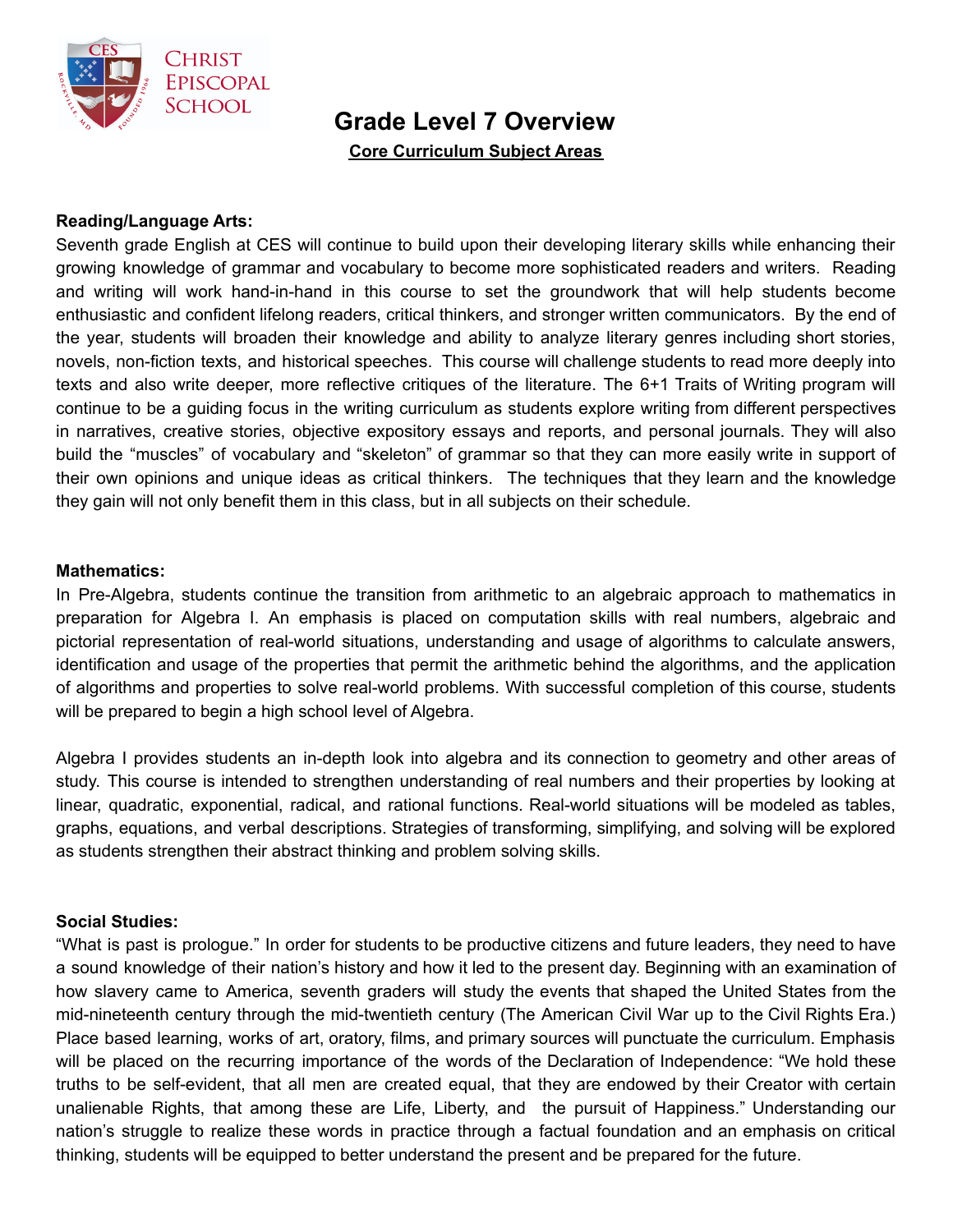### **Science:**

In seventh grade science, students take a course in life science. Focus is placed on organisms and the study of their structure and function, growth and development, interdependence within an environment, and survival adaptations. Students develop their questioning and observation skills through interactive hands-on activities. A continued emphasis is placed on following the scientific method in all experimental work. Students will focus on the interaction of life, structure and function, biodiversity, and reproduction. The students participate in two other small modules, current events in science and teen wellness, both of which focus on health and lifelong wellness by making healthy choices.

## **Co-Curricular Subject Areas**

## **Spanish:**

Middle School students dive into Spanish language by taking part in a lively series of activities that give them opportunities to develop speaking, listening, reading and writing skills in Spanish. Middle school students have a greater emphasis on reading and writing by including real world reading materials, graphic novel style stories, activity pages and unit projects. Middle school students also develop Spanish grammar reference sheets they can refer to throughout their language acquisition journey.The program reinforces previous topics and themes and introduces new ones at the same time. The topics include but are not limited to school and schedules, numbers, around the house and home activities, daily routine and holiday customs, past experiences, sport and recreation and basic technology.

### **Art:**

Students in Middle School will learn fundamental art techniques and skills while experimenting with multiple mediums. They will build confidence in creating meaningful and complete art works through a systematic approach. They will explore different cultures and learn significant art history movements. Students will create a group project to auction at the Christ Episcopal School Gala, they will create artworks to submit to the Rainforest Artlink Program, and they will participate in the Arts at the MAESA Academic fair.

### **Music:**

Students in Middle School music are learning to become proficient performers, increasing their skills and seeking outlets to share their talents. Students will learn musical concepts and terms, directly applying this knowledge to choral and solo performances. Other topics covered will include music history and listening to varying musical genres, as to further understand music's role in society and culture throughout history. Students will participate in seasonal concerts such as the Grandparents/Special Guest Day, the Christmas Concert, and the Spring Musical.